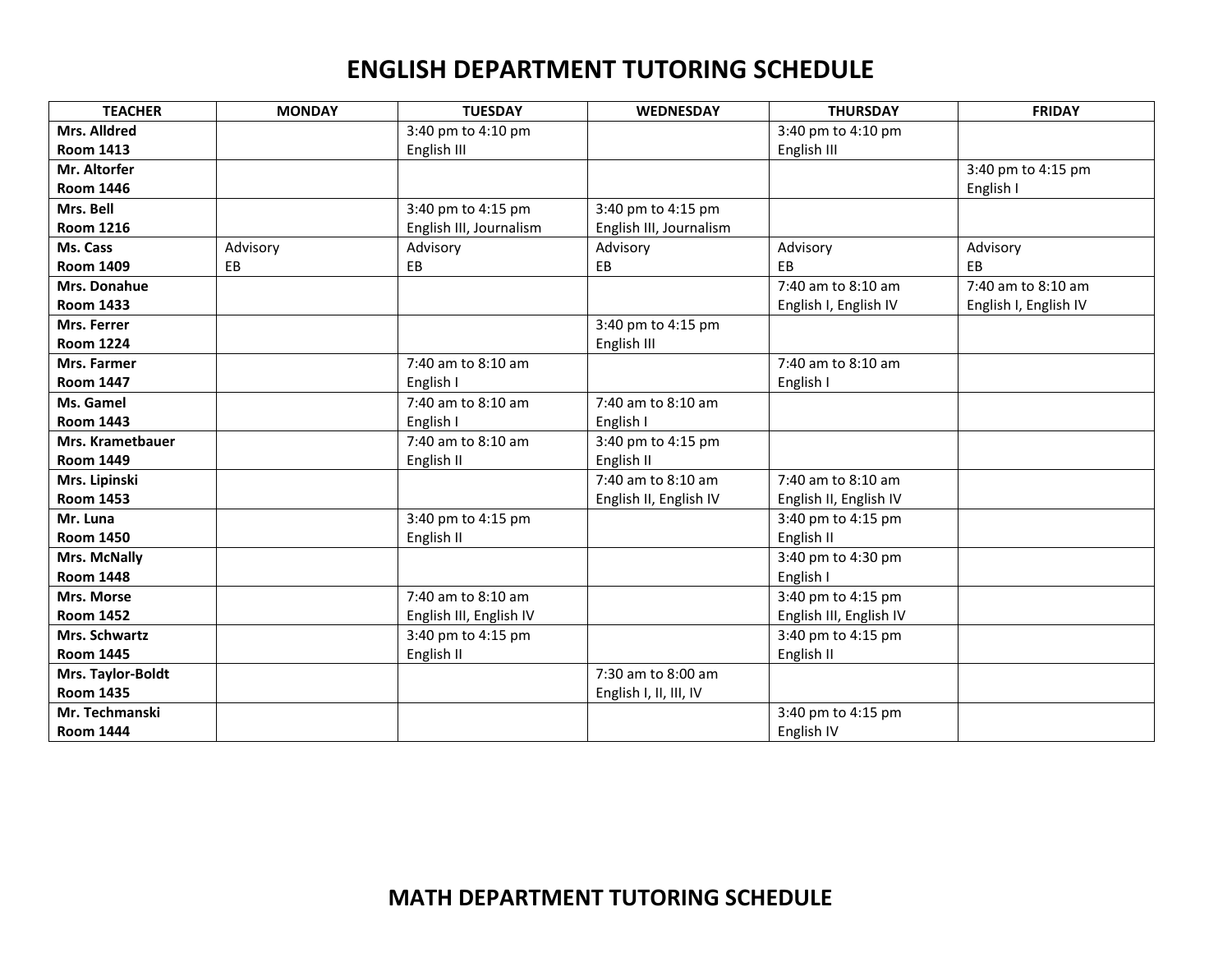| <b>TEACHER</b>                          | <b>MONDAY</b>                                            | <b>TUESDAY</b>                                              | <b>WEDNESDAY</b>                                         | <b>THURSDAY</b>                                             | <b>FRIDAY</b>                 |
|-----------------------------------------|----------------------------------------------------------|-------------------------------------------------------------|----------------------------------------------------------|-------------------------------------------------------------|-------------------------------|
| Mrs. Adams<br><b>Room 2449</b>          |                                                          | 7:40am to 8:10am<br>3:45pm to 4:15pm<br>Algebra 1           |                                                          | 7:40am to 8:10am<br>3:45pm to 4:15pm<br>Algebra 1           |                               |
| Mr. Destefano<br><b>Room 2409</b>       |                                                          |                                                             | 3:45pm to 4:15pm<br>Pre-Calculus<br>SBDM                 | 3:45pm to 4:15pm<br>Pre-Calculus<br>SBDM                    |                               |
| <b>Mrs. Fuentes</b><br><b>Room 2453</b> |                                                          |                                                             | 3:45pm to 4:15pm<br>Algebra 2                            | 3:45pm to 4:15pm<br>Algebra 2                               |                               |
| Mr. Gilanyi<br><b>Room 2213</b>         |                                                          | 7:40am to 8:10am<br>Geometry                                | 7:40am to 8:10am<br>Geometry                             |                                                             |                               |
| Mrs. Harper<br><b>Room 2450</b>         | 3:45pm to 4:15pm<br>Algebra 1                            |                                                             | 7:40am to 8:10am<br>3:45pm to 4:15pm<br>Algebra 1        |                                                             |                               |
| Mrs. Hine<br><b>Room 2407</b>           |                                                          | 3:40pm to 4:10pm<br>Geometry<br><b>MMA</b>                  |                                                          | 3:40pm to 4:10pm<br>Geometry<br><b>MMA</b>                  |                               |
| Mrs. Hunter<br><b>Room 2454</b>         | 7:40am to 8:10am<br>Algebra 1                            |                                                             |                                                          |                                                             | 7:40am to 8:10am<br>Algebra 1 |
| Mrs. King<br><b>Room 2447</b>           |                                                          | 7:40am to 8:10am<br>3:45pm to 4:15pm<br>Pre-Calculus        |                                                          | 7:40am to 8:10am<br>Pre-Calculus                            |                               |
| Ms. Klobedans<br><b>Room 2456</b>       | 3:45pm to 4:15pm<br>Pre-Calculus<br><b>AP Statistics</b> |                                                             | 3:45pm to 4:15pm<br>Pre-Calculus<br><b>AP Statistics</b> |                                                             |                               |
| Mrs. Leslie<br><b>Room 2452</b>         |                                                          | 3:45pm to 4:40pm<br><b>AP Calculus AB</b><br>AP Calculus BC |                                                          | 3:45pm to 4:40pm<br><b>AP Calculus AB</b><br>AP Calculus BC |                               |
| <b>Mrs. Merrick</b><br><b>Room 2411</b> | 3:40pm to 4:10pm<br>Geometry                             |                                                             | 3:40pm to 4:10pm<br>Geometry                             |                                                             |                               |
| Mrs. Olsovsky<br><b>Room 2413</b>       |                                                          |                                                             | 7:30am to 8:00am<br>Algebra 2                            | 7:30am to 8:00am<br>Algebra 2                               |                               |
| Mrs. Petterway<br><b>Room 2214</b>      |                                                          | 7:30am to 8:00am<br>3:45pm to 4:15pm<br>Algebra 2           |                                                          |                                                             |                               |
| Mrs. Walker<br><b>Room 2445</b>         | 7:40am to 8:10am<br>Geometry                             |                                                             |                                                          | 7:40am to 8:10am<br>Geometry                                |                               |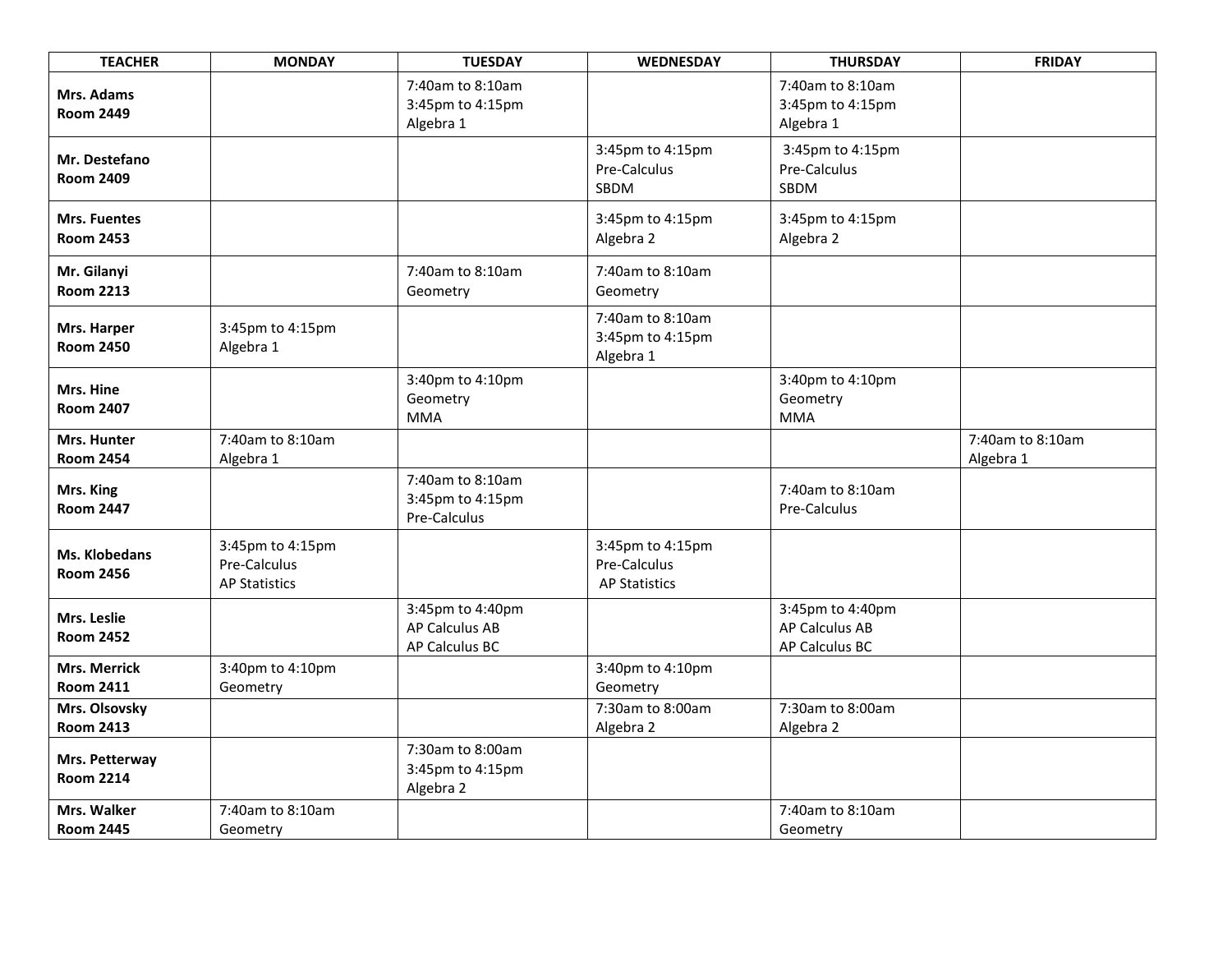# **SCIENCE DEPARTMENT TUTORING SCHEDULE**

| <b>TEACHER</b>                      | <b>MONDAY</b>                                                                | <b>TUESDAY</b>                                                               | <b>WEDNESDAY</b>                                             | <b>THURSDAY</b>                                              | <b>FRIDAY</b> |
|-------------------------------------|------------------------------------------------------------------------------|------------------------------------------------------------------------------|--------------------------------------------------------------|--------------------------------------------------------------|---------------|
| Mr. Bielamowicz<br><b>Room 2701</b> | Chemistry<br>3:40-4:15pm                                                     | Chemistry<br><b>Biology Academic</b><br>3:40-4:15pm                          | Chemistry<br>3:40-4:15pm                                     |                                                              |               |
| Mr. Brunson<br><b>Room 2328</b>     |                                                                              | <b>Aquatic Science</b><br>7:50-8:10am                                        | <b>Aquatic Science</b><br>3:40-4:00pm                        | <b>Aquatic Science</b><br>7:50-8:10am                        |               |
| Mrs. Carlson<br><b>Room 2325</b>    |                                                                              | Dual Biology<br>& Forensics<br>3:40-4:00pm                                   |                                                              | <b>Dual Biology</b><br>& Forensics<br>7:40am-8:00am          |               |
| Mrs. Enriquez<br><b>Room 2310</b>   |                                                                              | Microbiology<br><b>Biology PAP</b><br><b>Biology Academic</b><br>7:40-8:10am |                                                              |                                                              |               |
| Mrs. Fuller<br><b>Room 2324</b>     | Biology 2 AP<br><b>Biology PAP</b><br><b>Biology Academic</b><br>3:40-4:15pm |                                                                              |                                                              |                                                              |               |
| Mr. Guevara<br><b>Room 2354</b>     |                                                                              | AP Physics 1 &<br>AP Physics C<br>7:45-8:15am<br>3:45-4:15pm                 | AP Physics 1 &<br>AP Physics C<br>7:45-8:15am<br>3:45-4:15pm | AP Physics 1 &<br>AP Physics C<br>7:45-8:15am<br>3:45-4:15pm |               |
| Mr. Harvey<br><b>Room 2123</b>      |                                                                              | Astronomy<br>7:45-8:10am                                                     | Astronomy<br>3:40-4:00pm                                     |                                                              |               |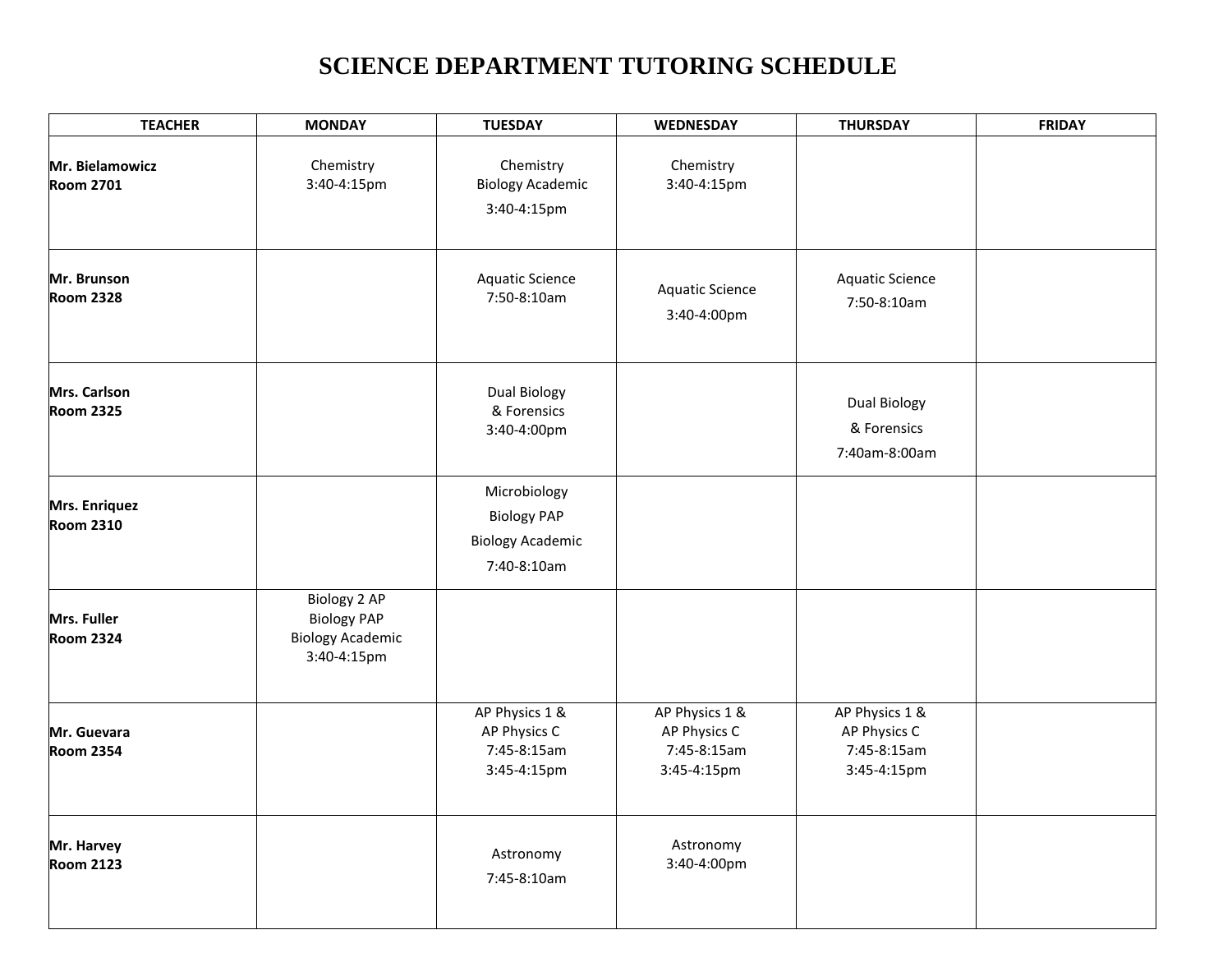| Mr. Herbst<br><b>Room 2705</b>            |                          |                                                                         | Chemistry<br>7:40-8:05am                                     | Chemistry<br>3:40-4:15pm                                     | Chemistry<br>7:40-8:05am |
|-------------------------------------------|--------------------------|-------------------------------------------------------------------------|--------------------------------------------------------------|--------------------------------------------------------------|--------------------------|
| Mr. Leger<br><b>Room 2345</b>             |                          |                                                                         | <b>IPC</b><br>7:40-8:10am<br>3:45-4:15pm                     | Enviro. Systems<br>7:40-8:10am<br>3:45-4:15pm                |                          |
| <b>Mrs. Malick</b><br><b>Room 2346</b>    |                          | <b>APES</b><br>Anatomy<br>Enviro. Systems<br>7:40-8:10am<br>3:45-4:15pm |                                                              |                                                              |                          |
| Mr. Nowaczewski<br><b>Room 2703</b>       | Chemistry<br>7:40-8:05am | Chemistry<br>7:40-8:05am                                                |                                                              | Chemistry<br>7:40-8:05am                                     |                          |
| Mrs. Sandoval<br><b>Room 2707</b>         |                          |                                                                         |                                                              |                                                              |                          |
| Mrs. McGuire (Shuler)<br><b>Room 2329</b> |                          |                                                                         | <b>Biology PAP</b><br><b>Biology Academic</b><br>7:40-8:10am |                                                              |                          |
| Mr. Thompson<br><b>Room 2350</b>          |                          |                                                                         | Physics<br>7:30-8:00am                                       | Physics<br>7:30-8:00am                                       |                          |
| Ms. Thompson<br><b>Room 2306</b>          |                          |                                                                         |                                                              | <b>Biology PAP</b><br><b>Biology Academic</b><br>3:40-4:15pm |                          |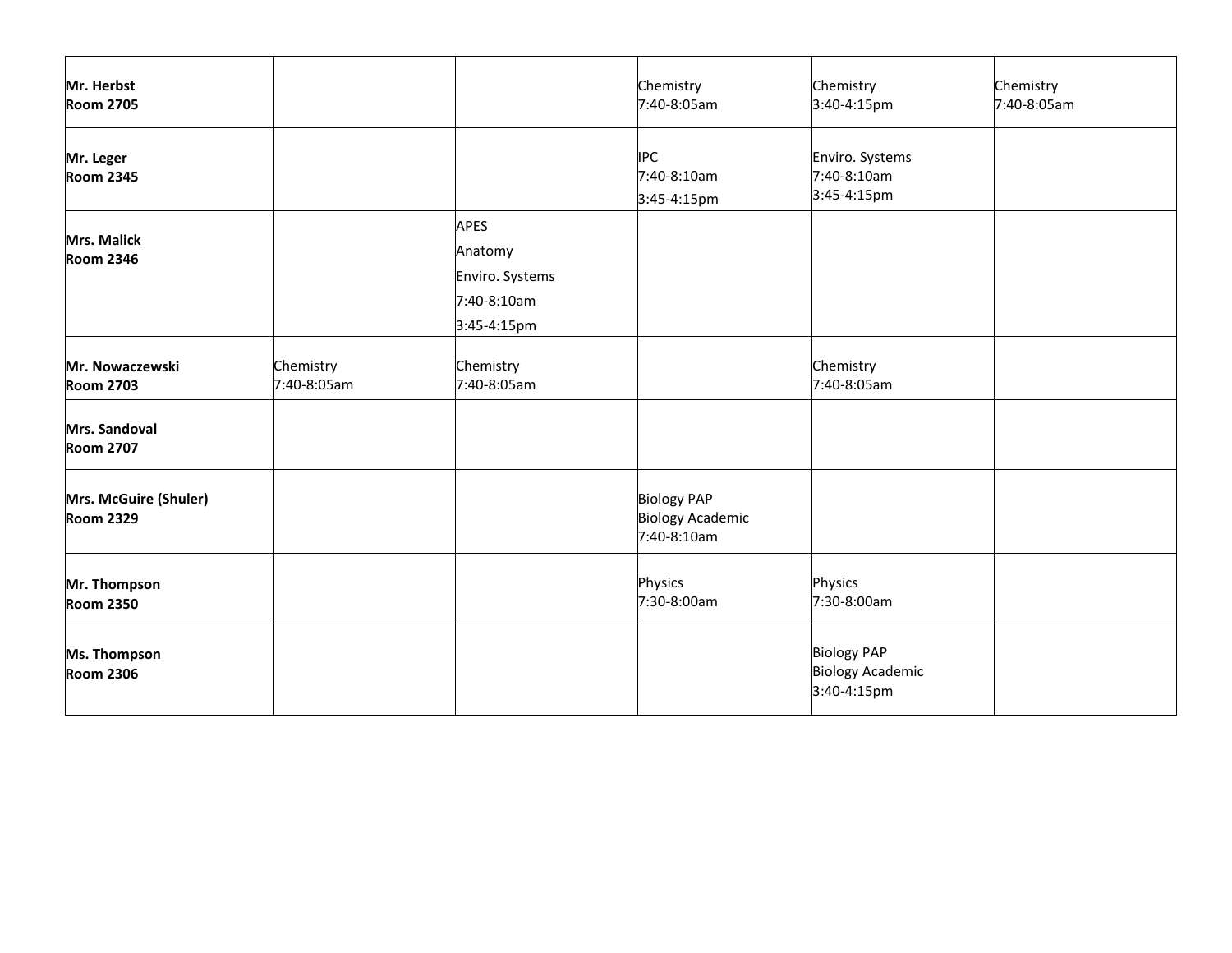# **SS DEPARTMENT TUTORING SCHEDULE**

| <b>TEACHER</b>   | <b>MONDAY</b>       | <b>TUESDAY</b>            | <b>WEDNESDAY</b>           | <b>THURSDAY</b>           | <b>FRIDAY</b> |
|------------------|---------------------|---------------------------|----------------------------|---------------------------|---------------|
| Mr. Staff        |                     | 730 – 8AM                 |                            | 730 – 8am                 |               |
| <b>Room 1330</b> |                     | US History                |                            | US History                |               |
| Mr. Jackson      |                     |                           | 7:35am to 8:05am (by appt) |                           |               |
| <b>Room 1353</b> |                     |                           | AP US History              |                           |               |
| Mr. McConnell    | $730 - 8AM$         |                           |                            |                           |               |
| <b>Room 1335</b> | <b>AP Economics</b> |                           |                            |                           |               |
|                  | <b>Economics</b>    |                           |                            |                           |               |
| Mr. Lange        |                     | 3:40-4pm                  |                            | 3:40-4pm                  |               |
| <b>Room 1325</b> |                     | AP Euro                   |                            | <b>AP Euro</b>            |               |
|                  |                     | World geo                 |                            | World Geo                 |               |
|                  |                     | US Govt                   |                            | US Govt                   |               |
| Mr. Myers        |                     | $3:40 - 4$ pm or by appt  |                            | $3:40 - 4$ pm or by appt  |               |
| <b>Room 1356</b> |                     | AP Govt                   |                            | <b>AP Govt</b>            |               |
|                  |                     | US Govt                   |                            | US Govt                   |               |
| Mr. Matthews     |                     | 730 - 8am or by appt      |                            | 730-8am or by appt        |               |
| <b>Room 2104</b> |                     | World Geo                 |                            | World Geo                 |               |
| Mrs. Repka       |                     | After school by appt only |                            | After school by appt only |               |
| <b>Room 1149</b> |                     | World Hist. PAP           |                            | World Hist. PAP           |               |
|                  |                     | World Hist.               |                            | World Hist.               |               |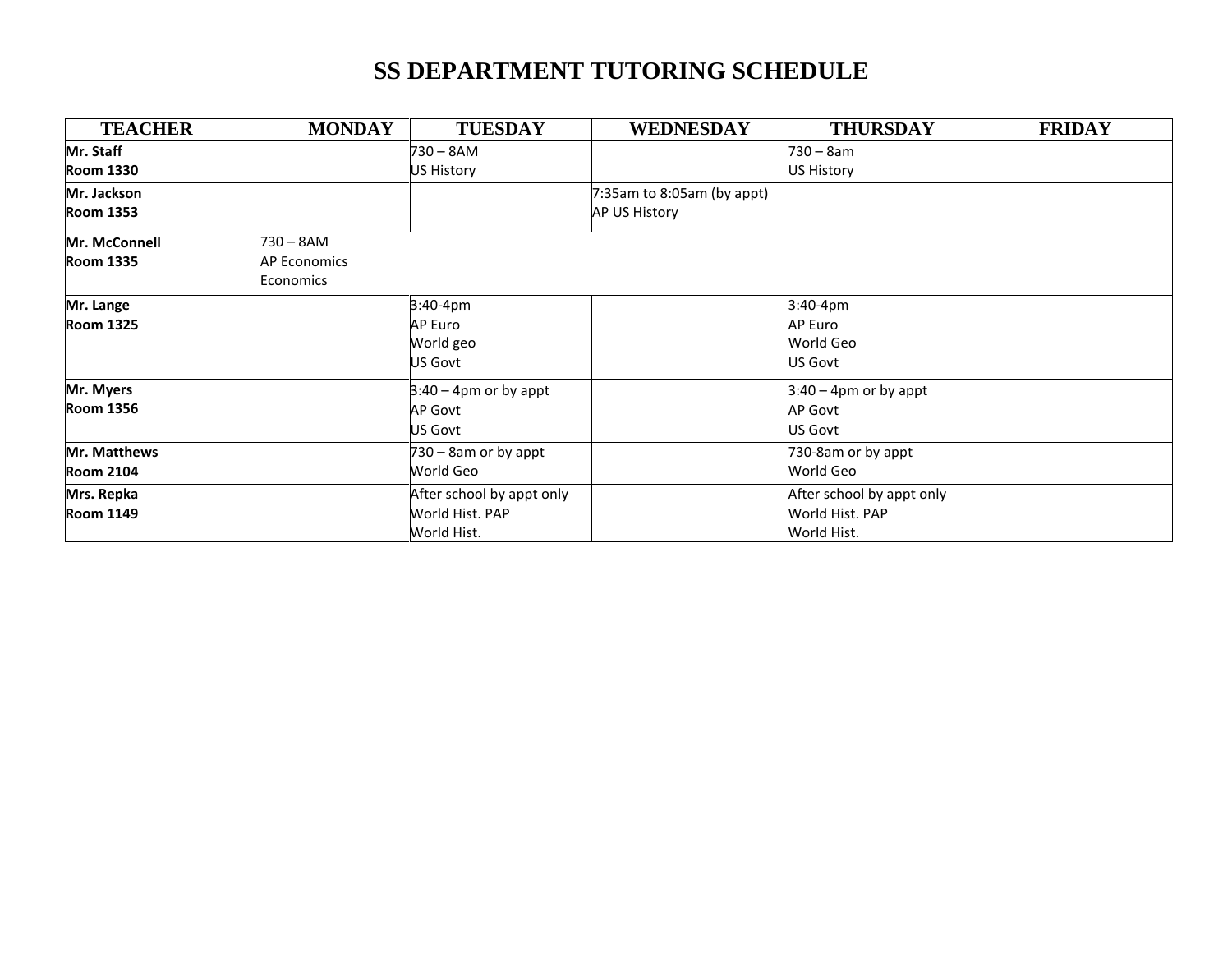# **LOTE DEPARTMENT TUTORING SCHEDULE**

| <b>TEACHER</b>    | <b>MONDAY</b> | <b>TUESDAY</b> | <b>WEDNESDAY</b> | <b>THURSDAY</b> | <b>FRIDAY</b> |
|-------------------|---------------|----------------|------------------|-----------------|---------------|
| Mr. Bohorquez     |               |                | $3:45 - 4:10$    | $7:45 - 8:10$   |               |
| <b>Room 2801</b>  |               |                |                  |                 |               |
| Mrs. Roman        | $3:45 - 4:10$ |                | $7:45 - 8:10$    |                 |               |
| <b>Room 2443</b>  |               |                |                  |                 |               |
| Mr. Arellano      |               | $7:45 - 8:10$  |                  | $3:45 - 4:10$   |               |
| <b>Room 2431</b>  |               |                |                  |                 |               |
| Ms. Shelton       |               | $3:45 - 4:10$  |                  |                 | $7:45 - 8:10$ |
| <b>Room 2807</b>  |               |                |                  |                 |               |
| Mrs. Pierce       |               | $7:45 - 8:10$  |                  | $3:45 - 4:10$   |               |
| <b>Room 2803</b>  |               |                |                  |                 |               |
| <b>Mrs. Davis</b> |               | $3:45 - 4:10$  | $7:45 - 8:10$    |                 |               |
| <b>Room 2811</b>  |               |                |                  |                 |               |
| Ms. Wright        |               | $3:45 - 4:10$  |                  | $3:45 - 4:10$   |               |
| <b>Room 2427</b>  |               |                |                  |                 |               |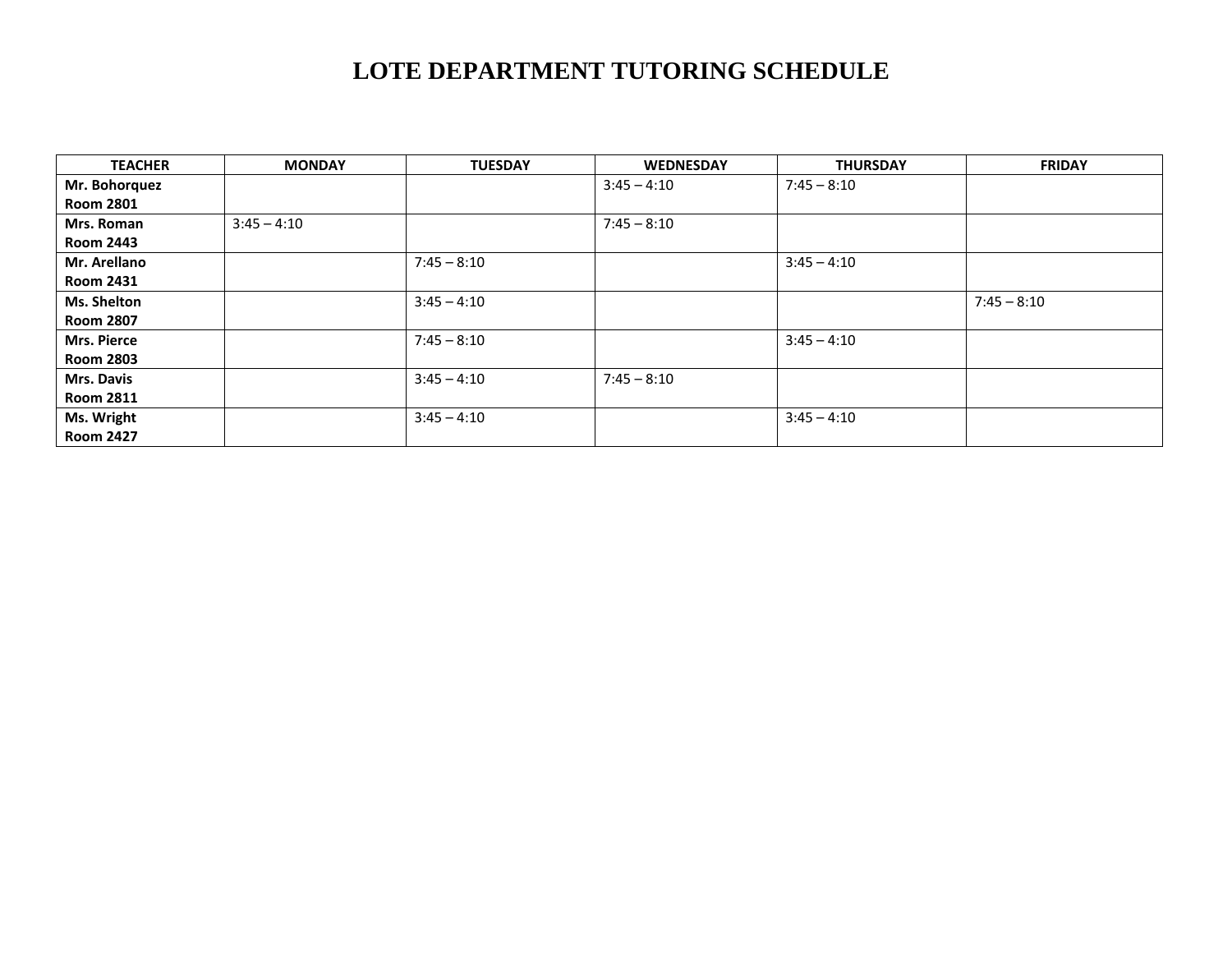### **CTE DEPARTMENT TUTORING SCHEDULE**

| <b>TEACHER</b> | <b>MONDAY</b>        | <b>TUESDAY</b>        | WEDNESDAY             | <b>THURSDAY</b>       | <b>FRIDAY</b> |
|----------------|----------------------|-----------------------|-----------------------|-----------------------|---------------|
| <b>Peters</b>  |                      | $3:40$ PM $- 4:00$ PM |                       |                       |               |
| Palmer         |                      |                       | $7:45$ AM $-8:10$ AM  | $7:45$ AM $-$ 8:10 AM |               |
| <b>Kizziah</b> | By Appointment       |                       |                       |                       |               |
| <b>Macek</b>   |                      |                       |                       | $7:40$ AM $-$ 8:10 AM |               |
| Popp           | $7:30$ AM $-8:10$ AM |                       |                       |                       |               |
| Johnson        |                      | $7:40$ AM $-8:10$ AM  |                       | $7:40$ AM $-$ 8:10 AM |               |
| Posadas        |                      |                       | $3:45$ PM $- 4:15$ PM |                       |               |
| Gwinn          |                      | 3:45 PM - 4:45 PM     |                       |                       |               |